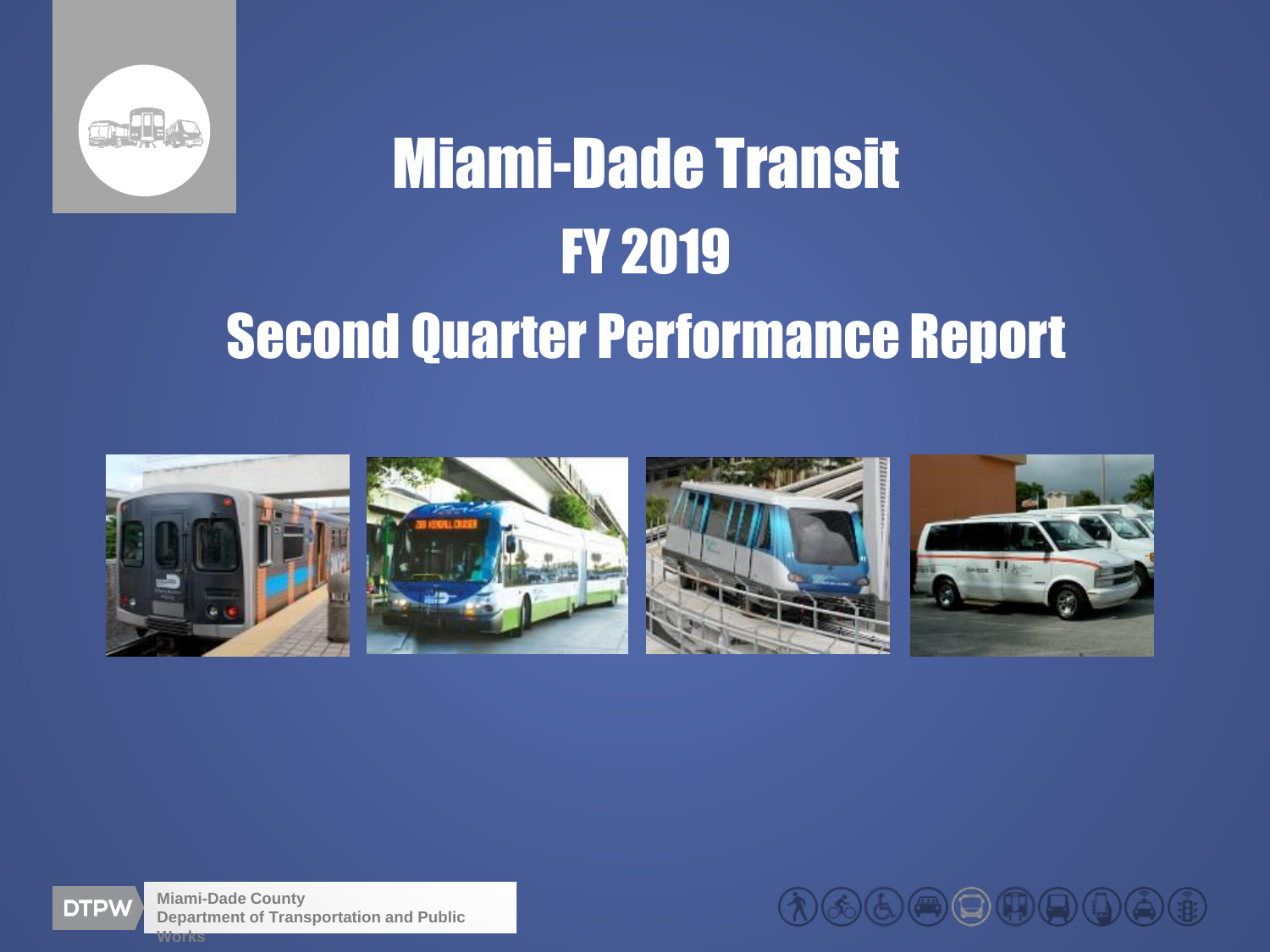

#### **Bus On-Time Performance**





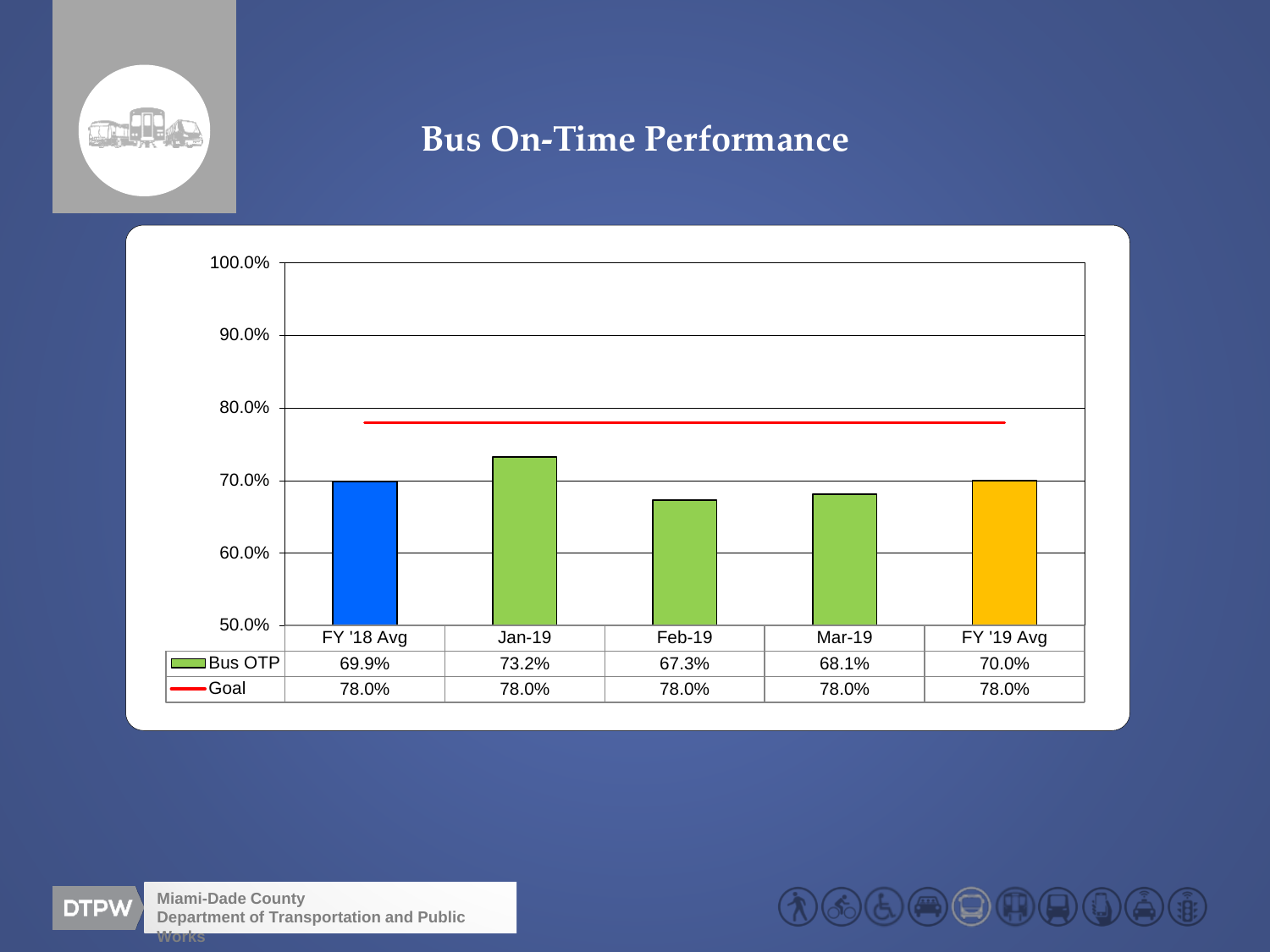

#### **Rail On-Time Performance**





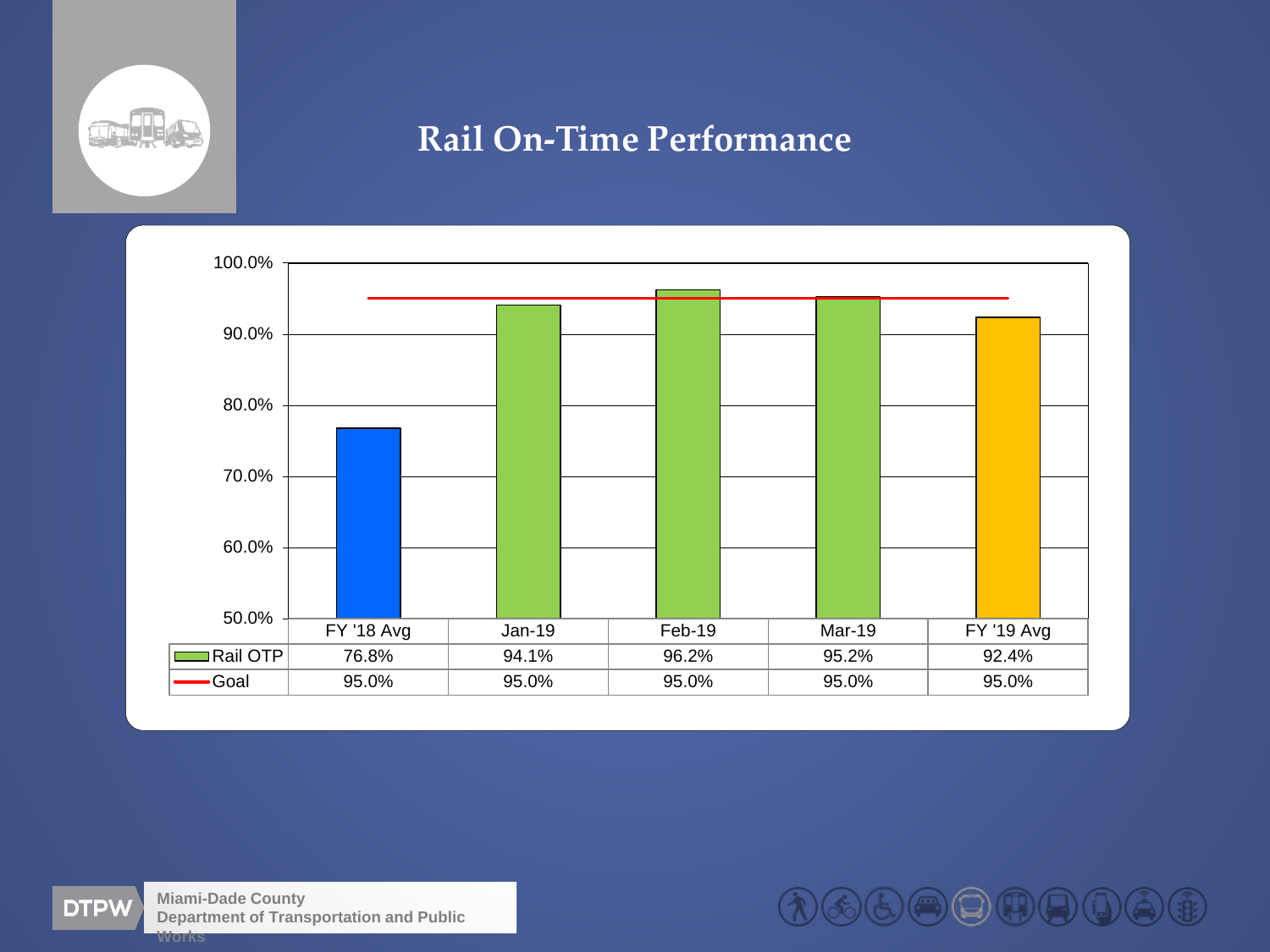

#### **STS On-Time Performance**





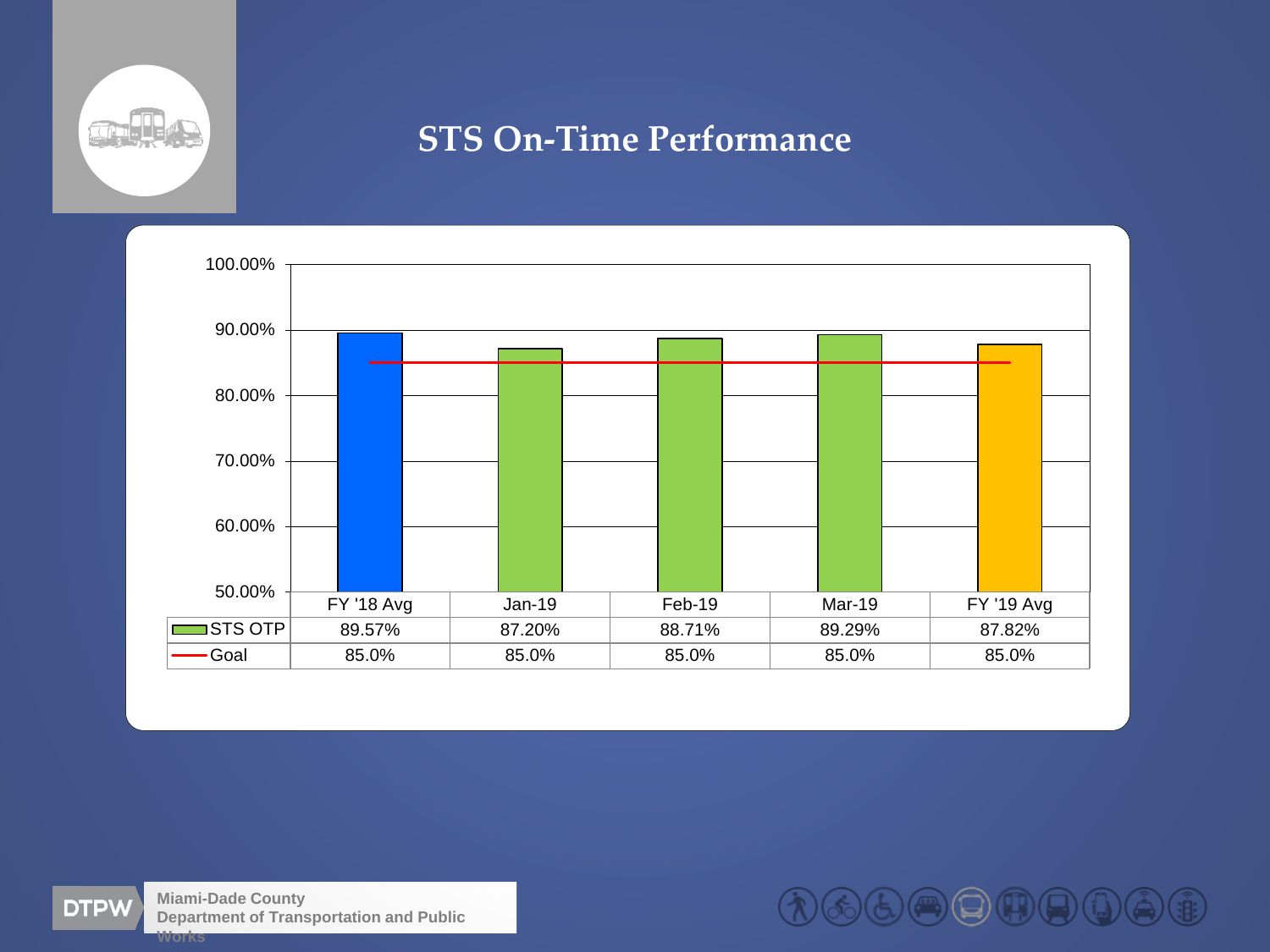

## **Bus Preventive Maintenance On-Time Adherence**



**Miami-Dade County Department of Transportation and Public Works**

 $\bigoplus\limits_{i=1}^n\bigoplus\limits_{j=1}^n\bigoplus\limits_{j=1}^n\bigoplus\limits_{j=1}^n\bigoplus\limits_{j=1}^n\bigoplus\limits_{j=1}^n\bigoplus\limits_{j=1}^n\bigoplus\limits_{j=1}^n\bigoplus\limits_{j=1}^n\bigoplus\limits_{j=1}^n\bigoplus\limits_{j=1}^n\bigoplus\limits_{j=1}^n\bigoplus\limits_{j=1}^n\bigoplus\limits_{j=1}^n\bigoplus\limits_{j=1}^n\bigoplus\limits_{j=1}^n\bigoplus\limits_{j=1}^$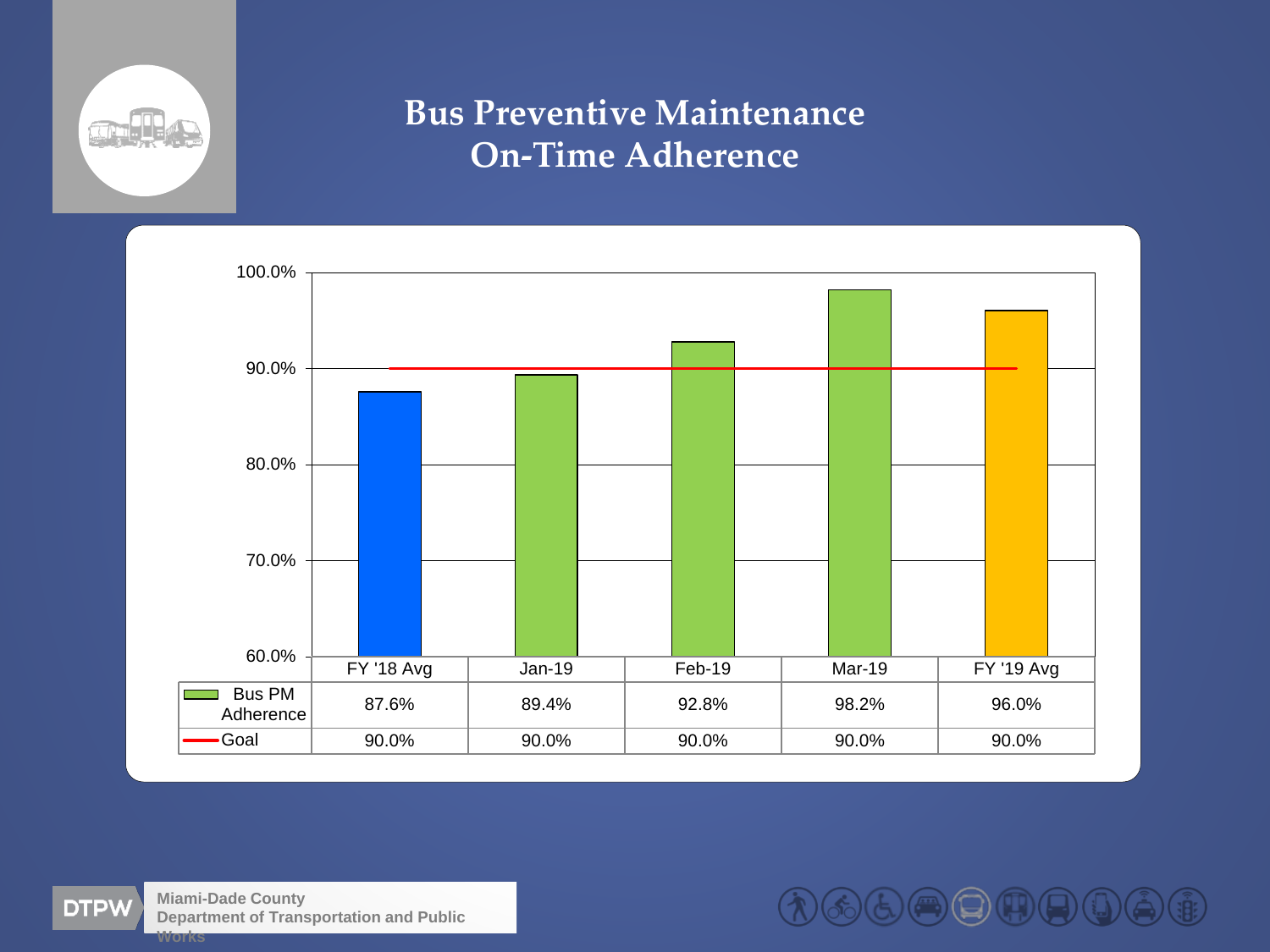

## **Rail Preventive Maintenance On-Time Adherence**





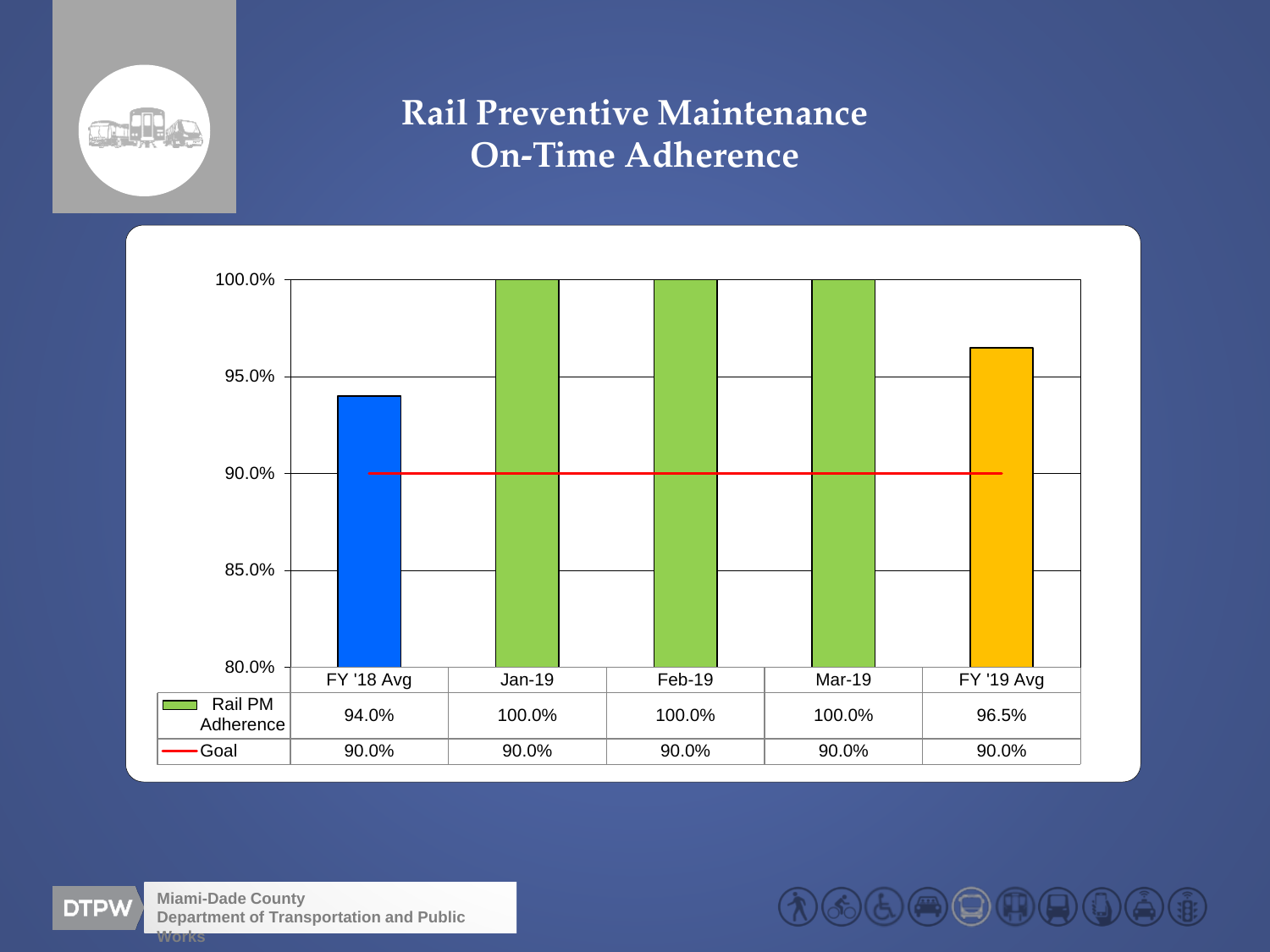

### **Mover Preventive Maintenance On-Time Adherence**





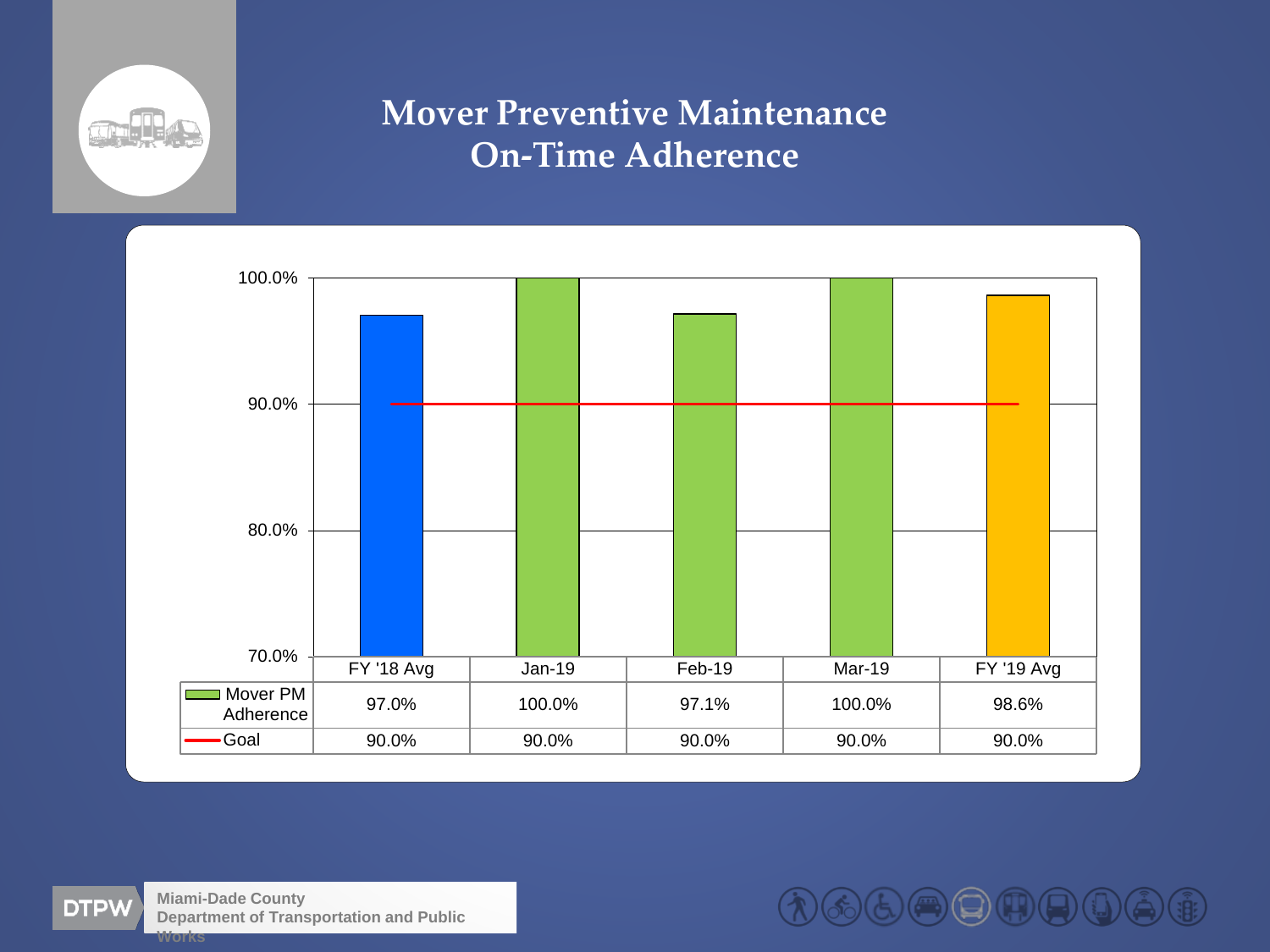

#### **Bus Mean Distance Between Failures**





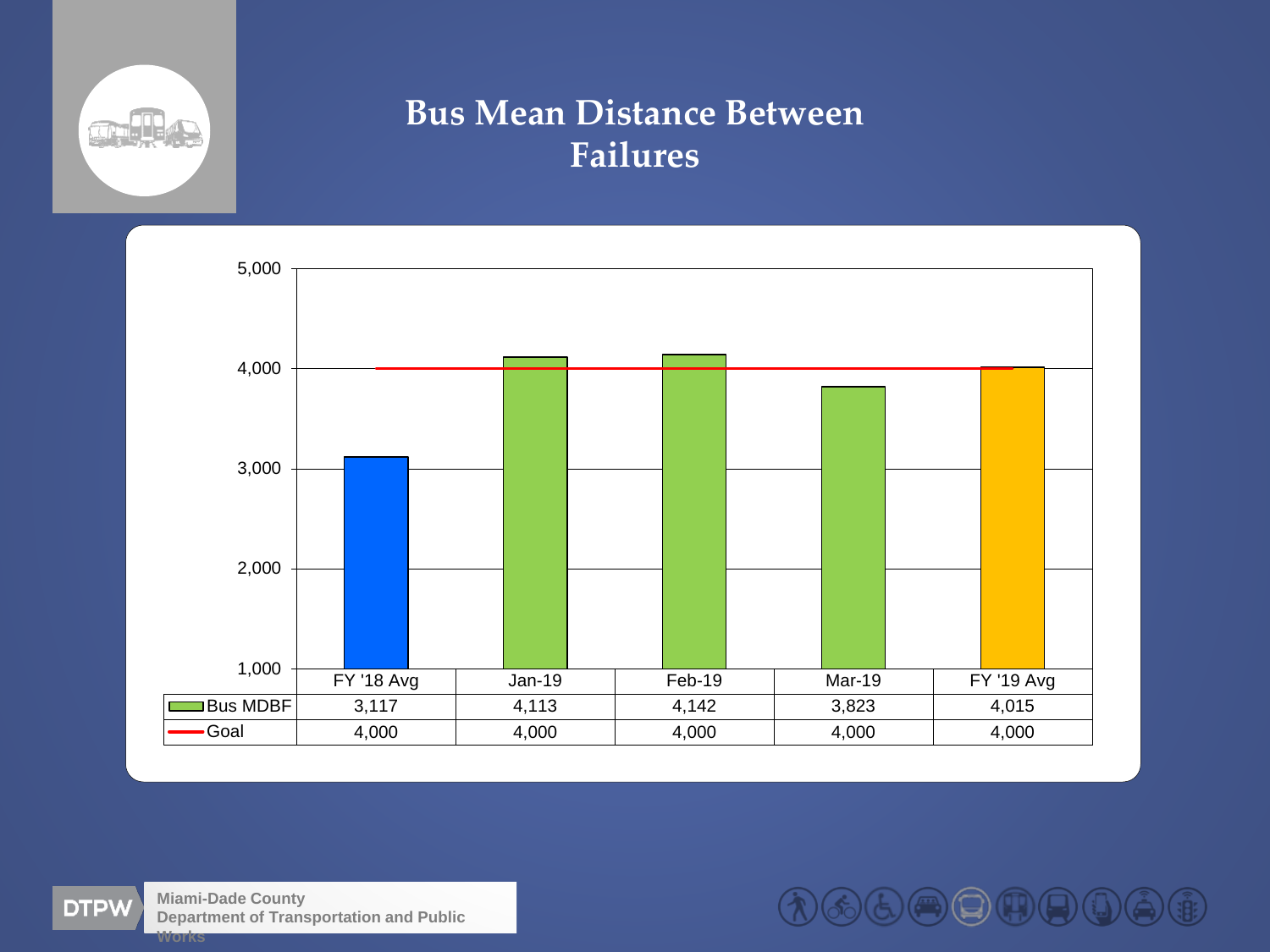

#### **Rail Mean Distance Between Failures**





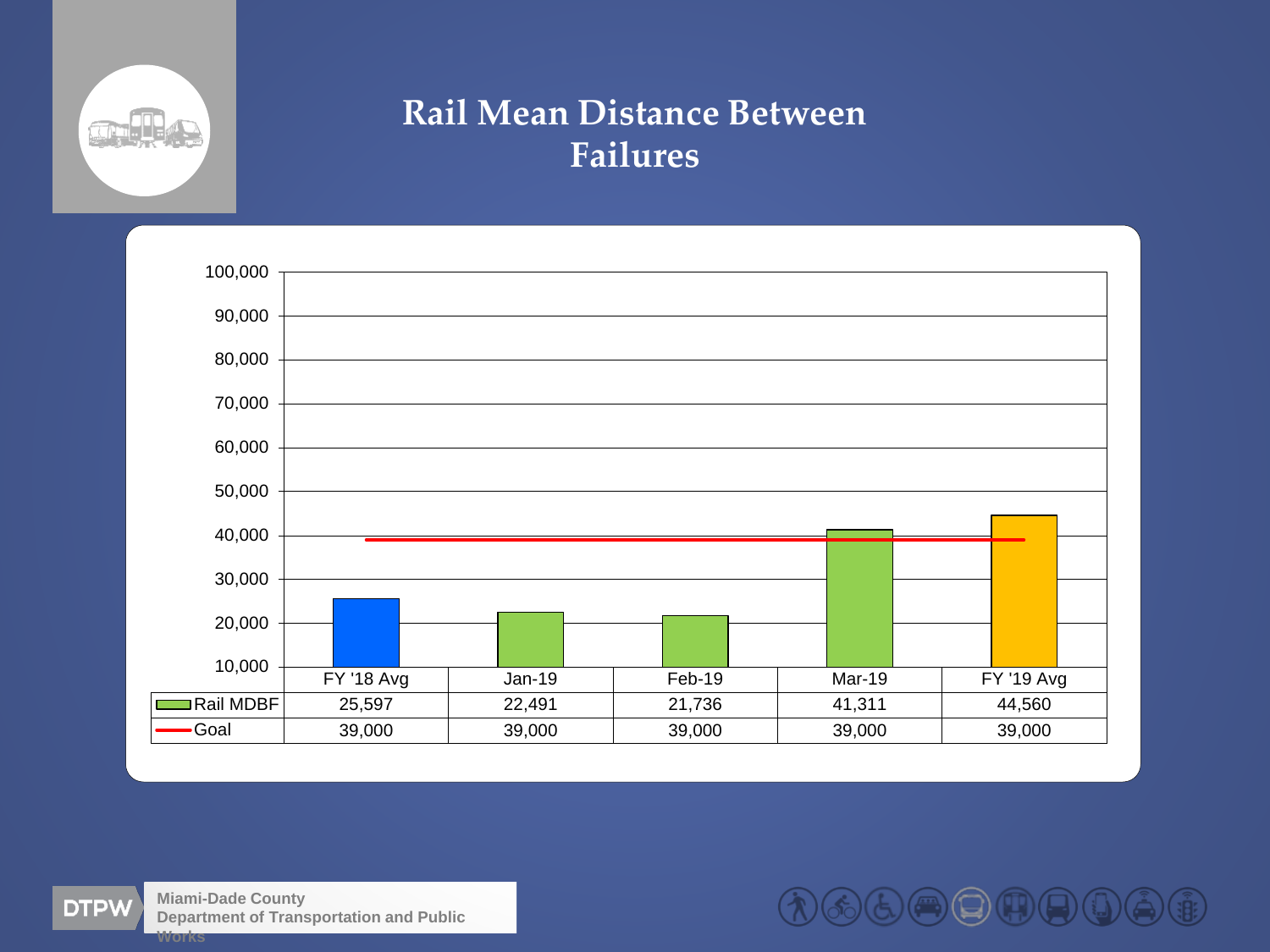

### **Mover Mean Distance Between Failures**



**DTPW** 

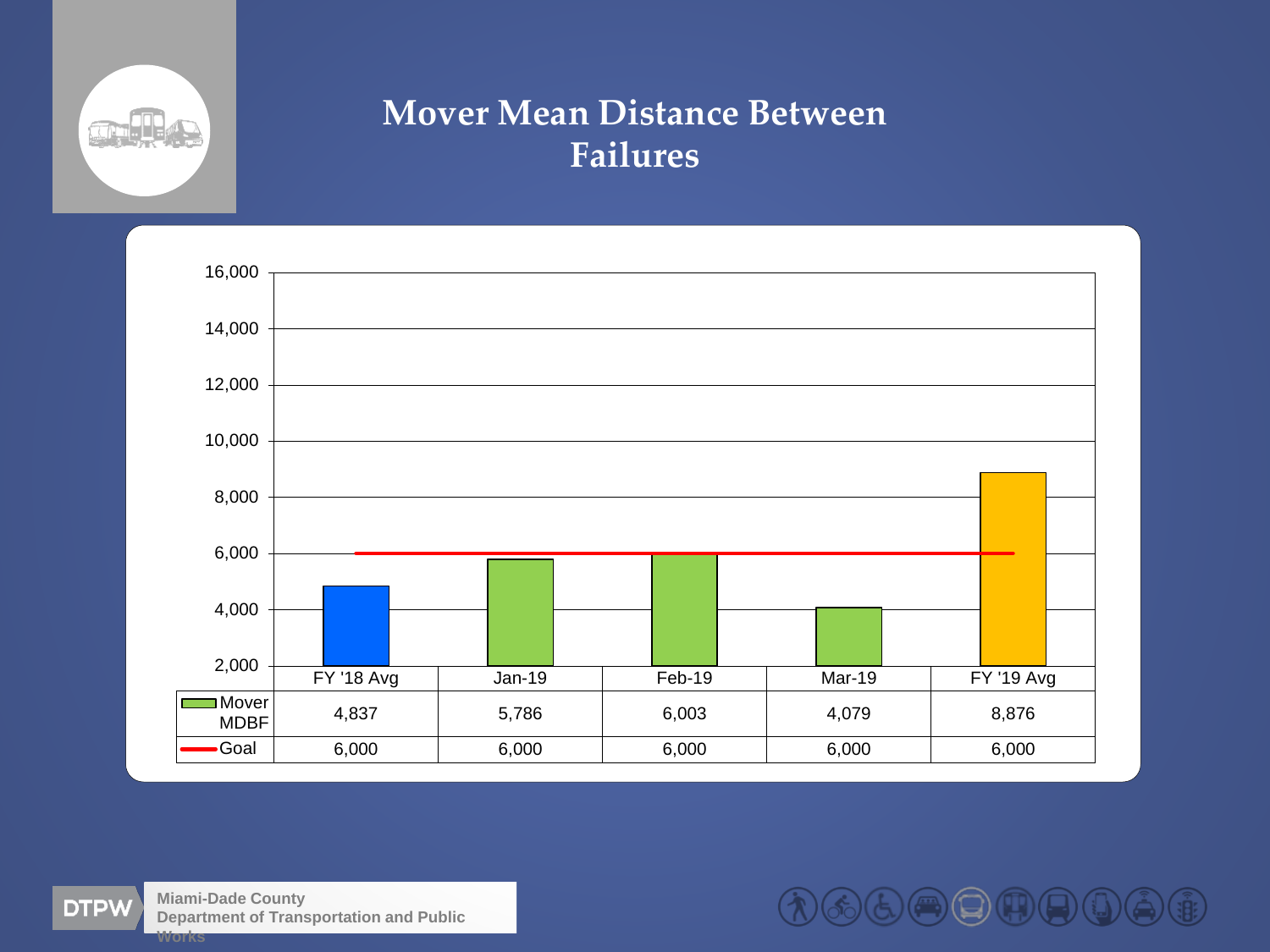

# **Monthly Bus Detail Cleaning**





**Miami-Dade County Department of Transportation and Public Works**

60000006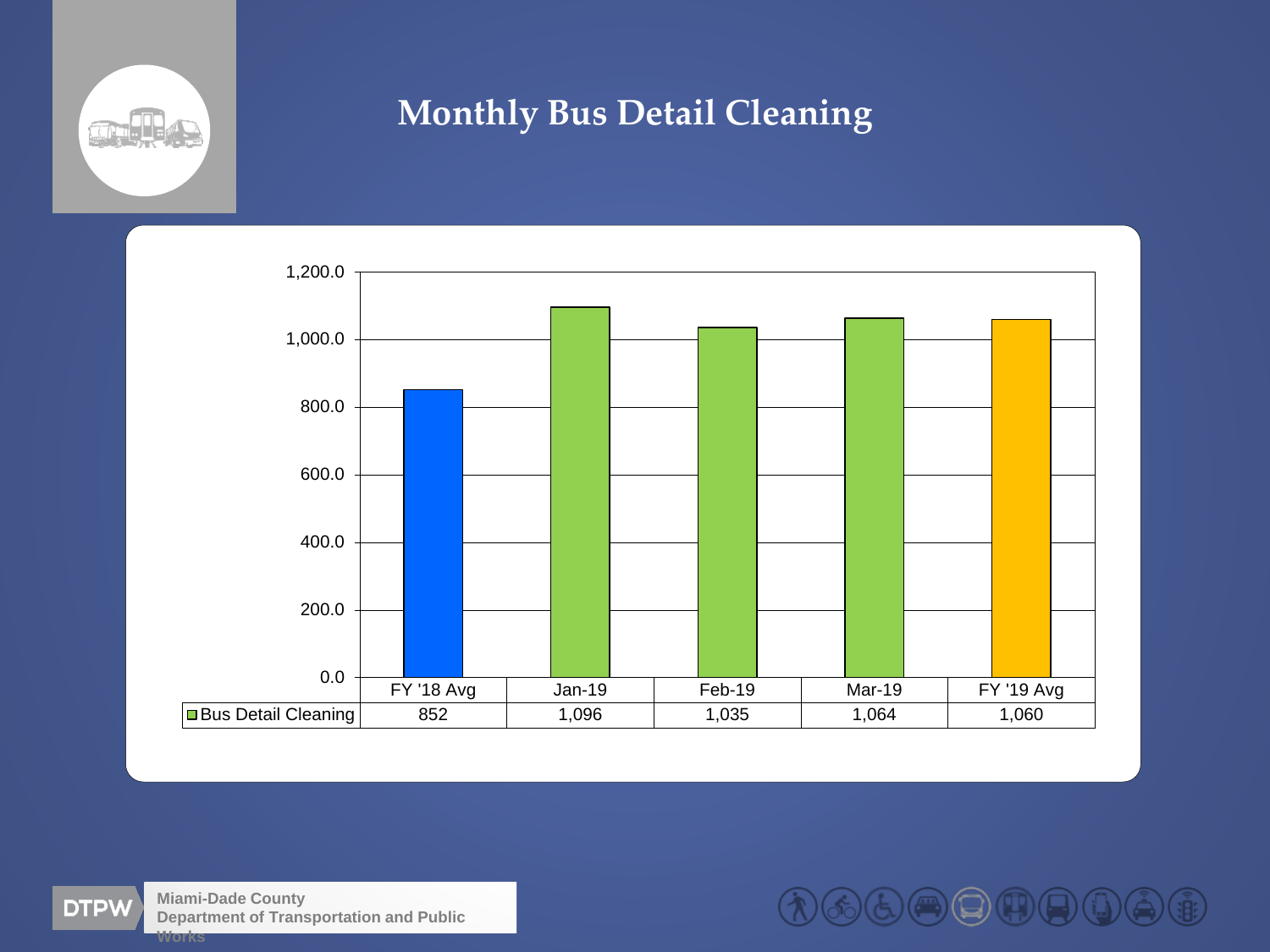

# **Monthly Rail Detail Cleaning**



**Miami-Dade County DTPW Department of Transportation and Public Works**

 $\mathcal{O} \otimes \mathcal{O} \oplus \mathcal{O} \oplus \mathcal{O} \oplus \mathcal{O}$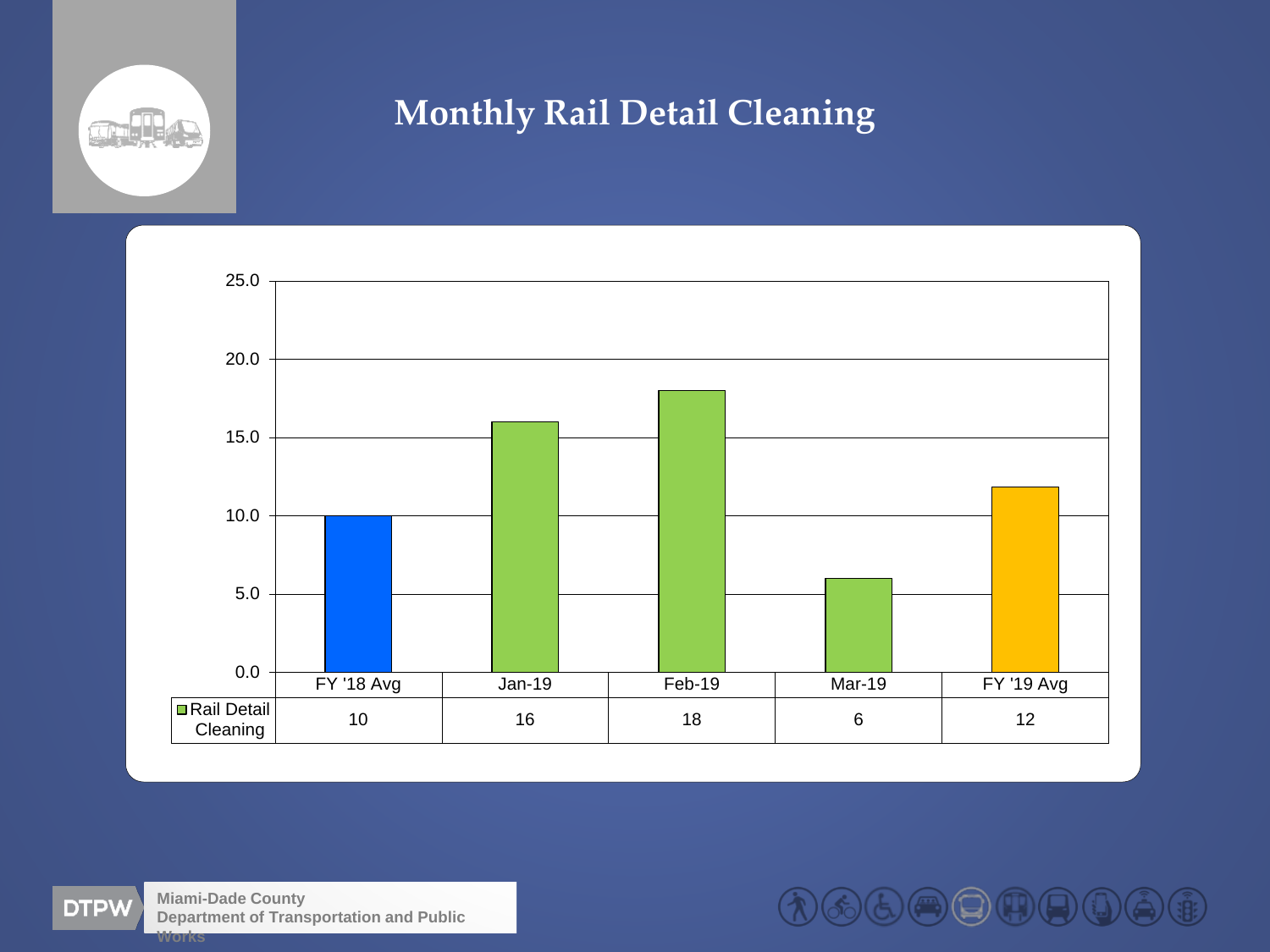

# **Monthly Mover Detail Cleaning**



**Miami-Dade County Department of Transportation and Public Works**

**GOOOOOO**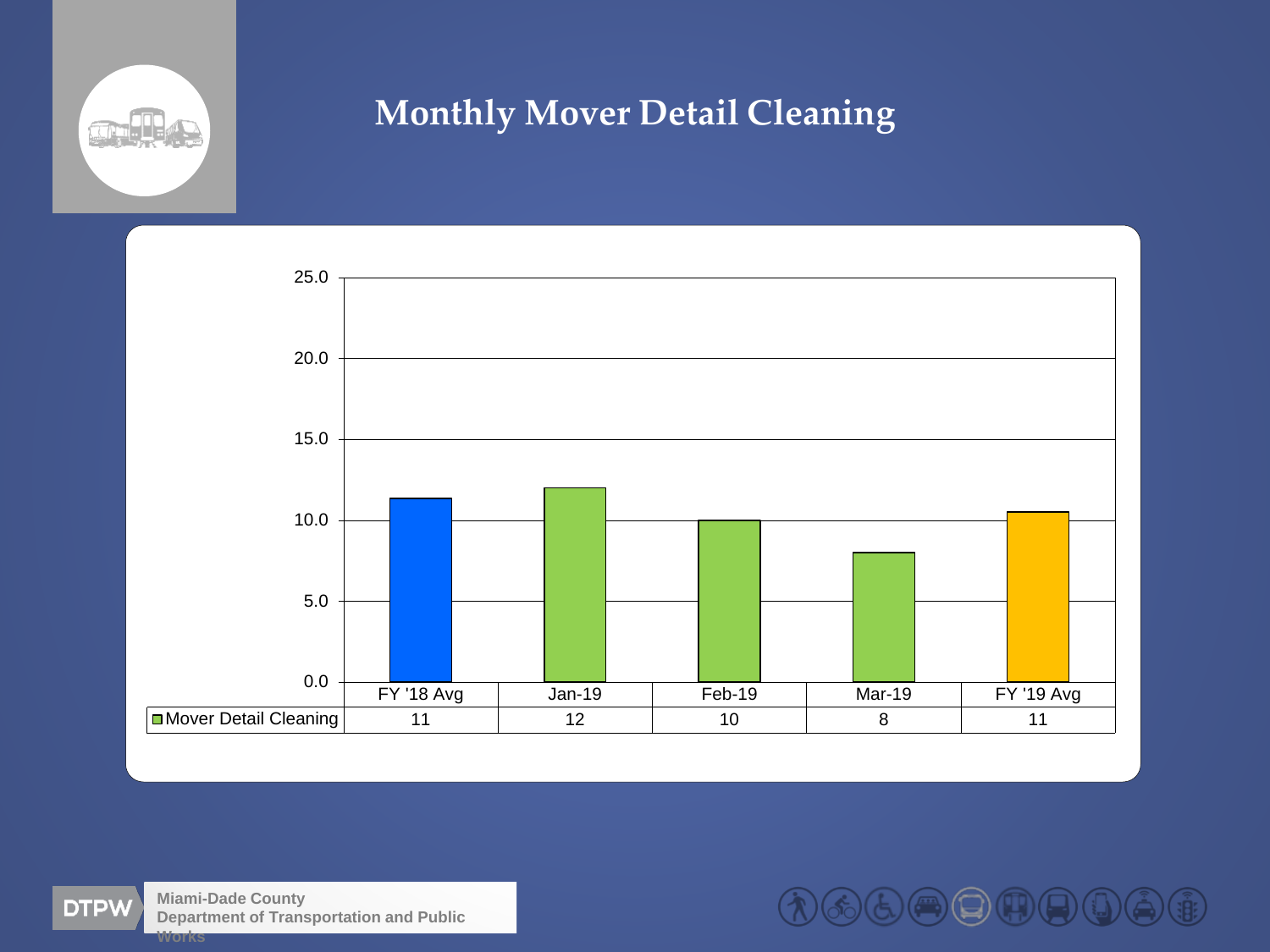

# **Bus Complaints per 100k Boardings**





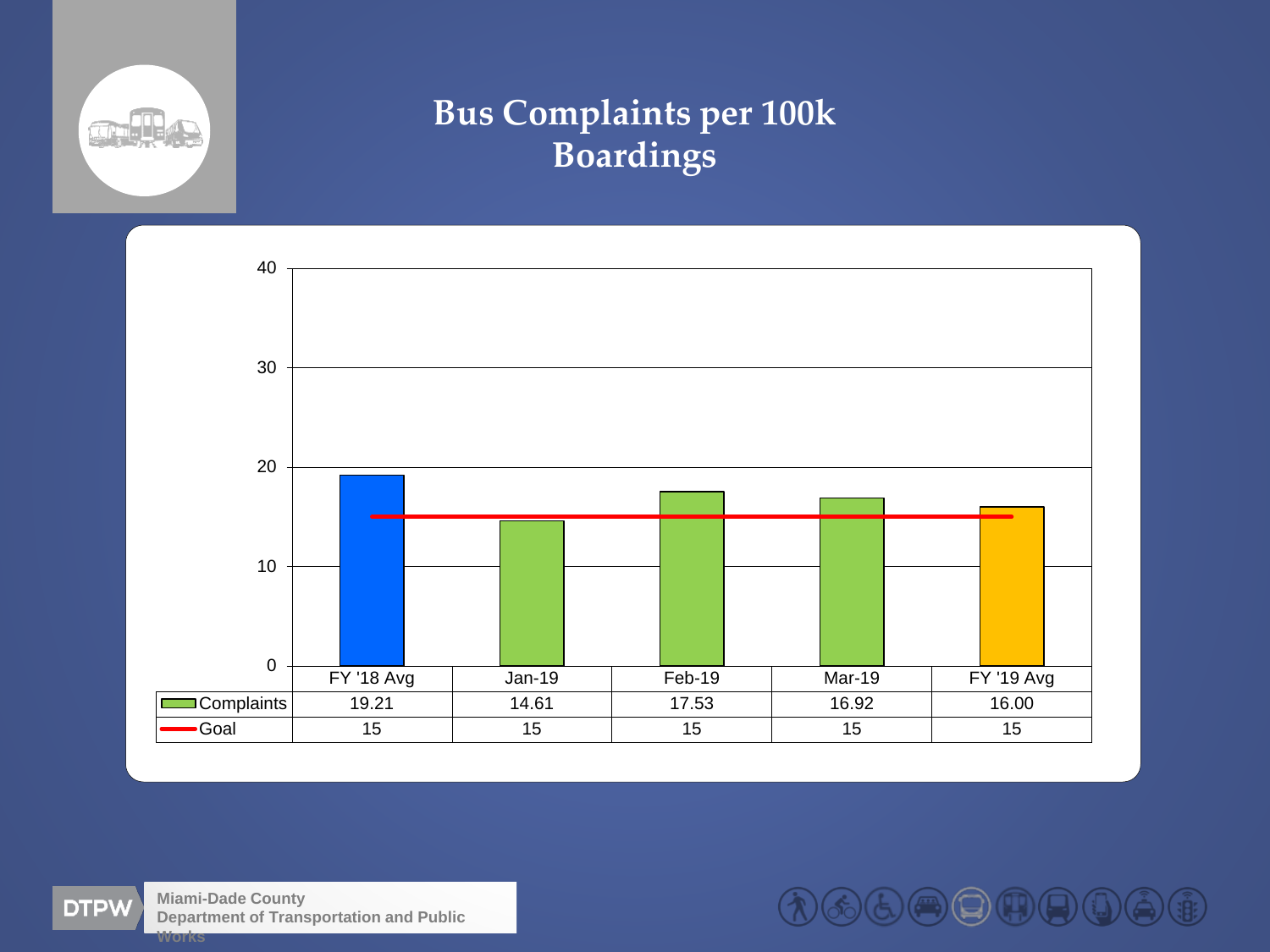

# **Rail Complaints per 100k Boardings**





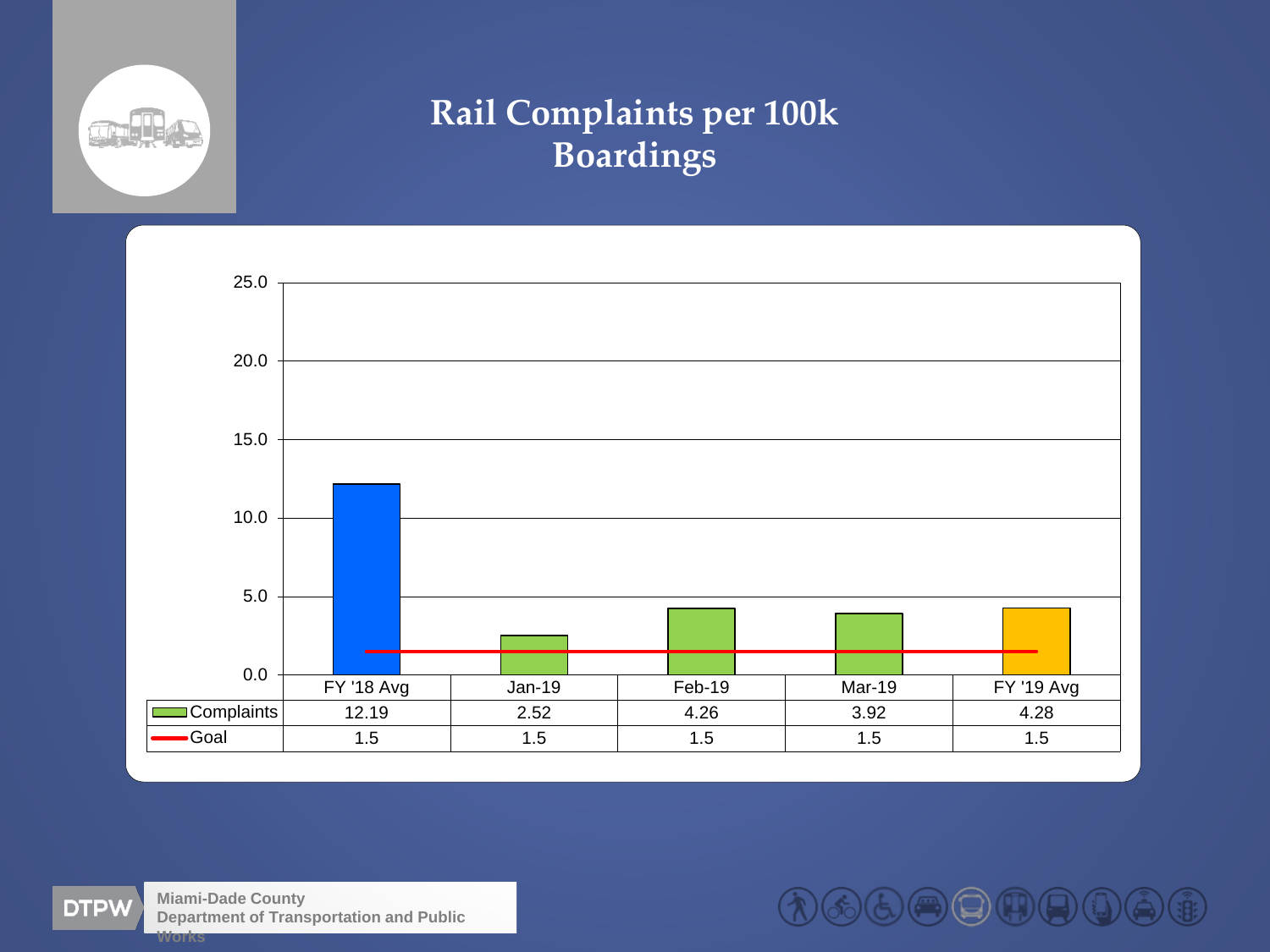

# **Mover Complaints per 100k Boardings**





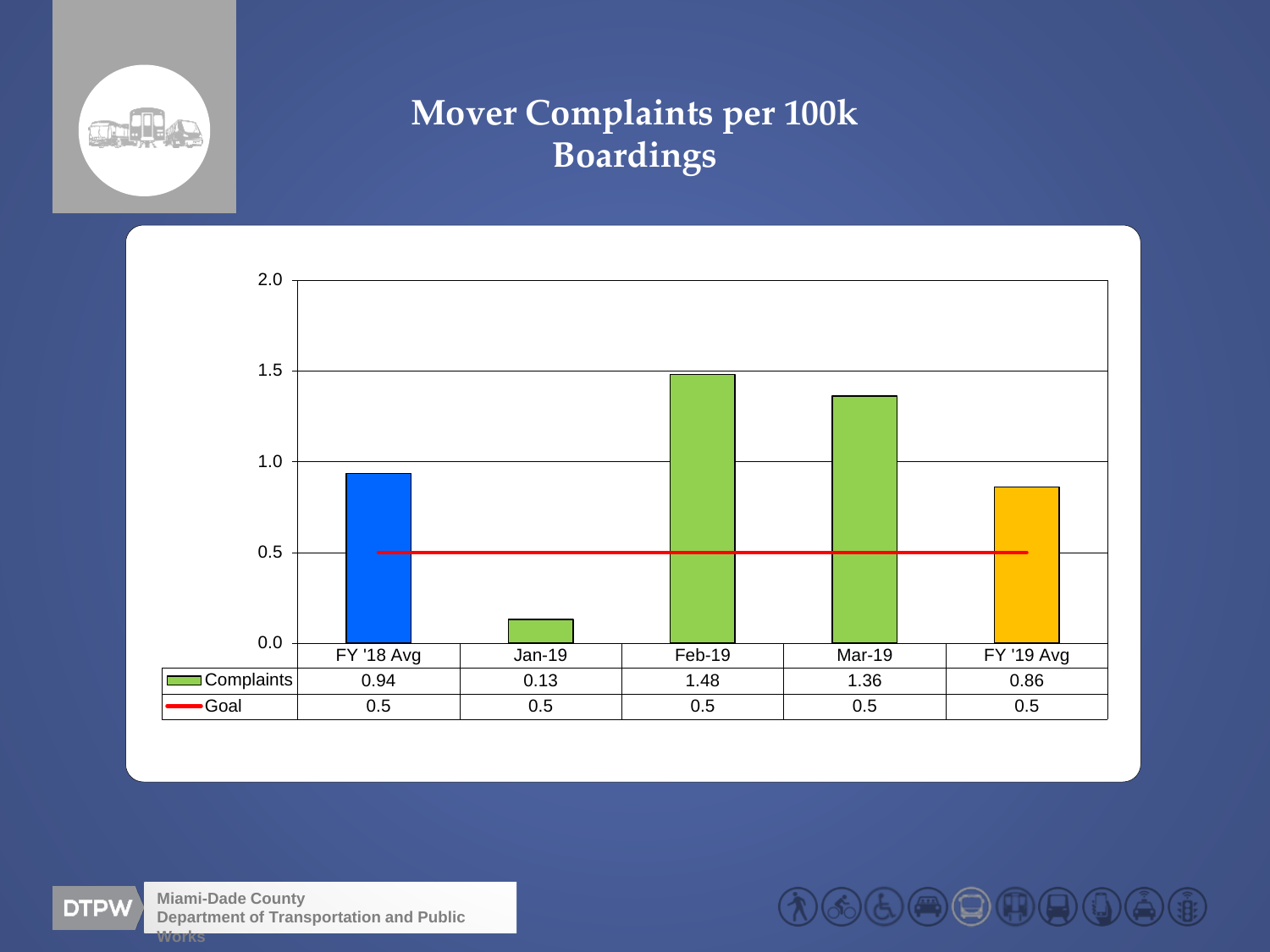

# **STS Complaints per 100k Boardings**





**GOOOOOOC**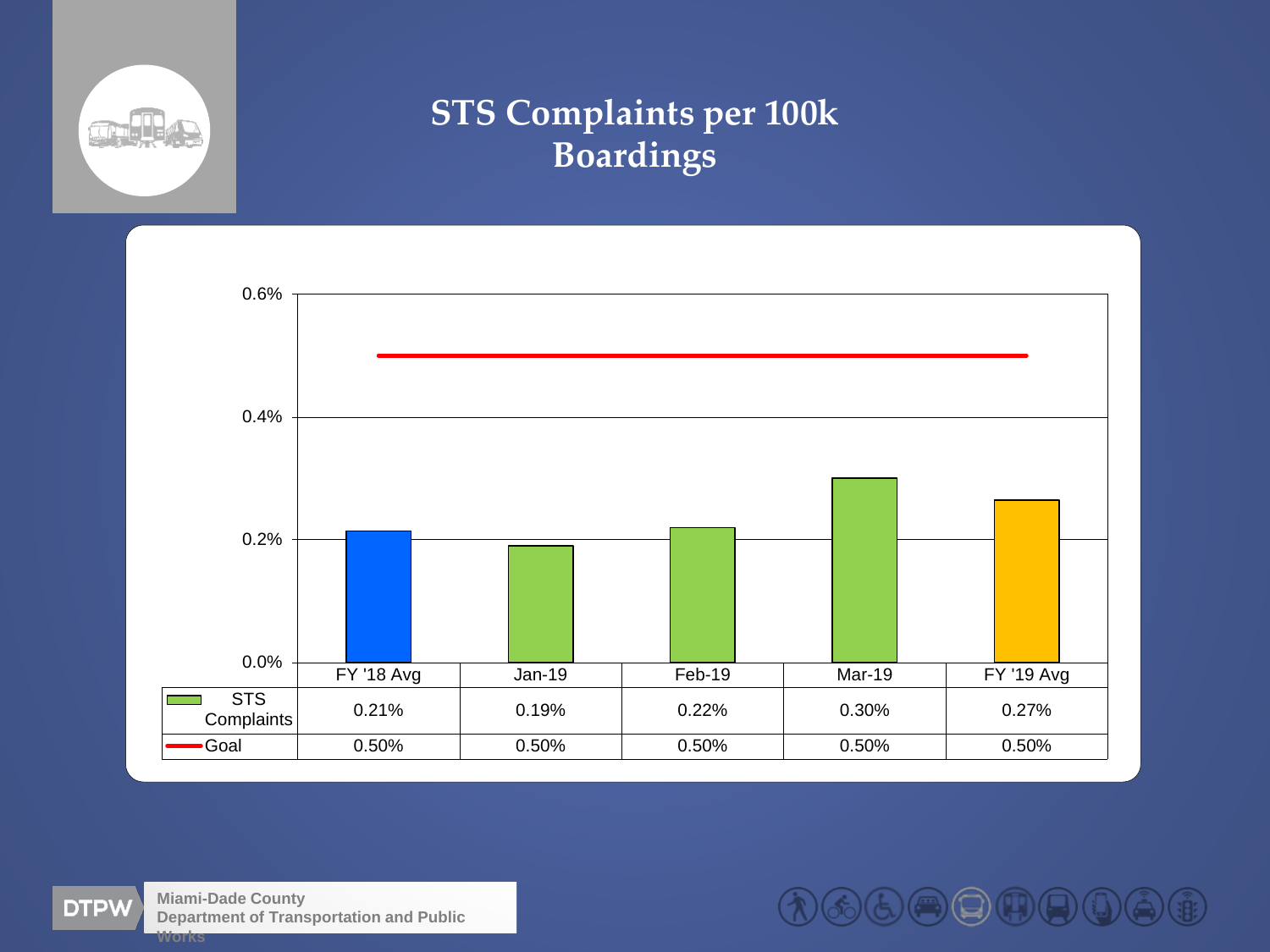

#### **Elevator Availability**



**Miami-Dade County Department of Transportation and Public Works**

①④⑤⑤⑤①①①⑥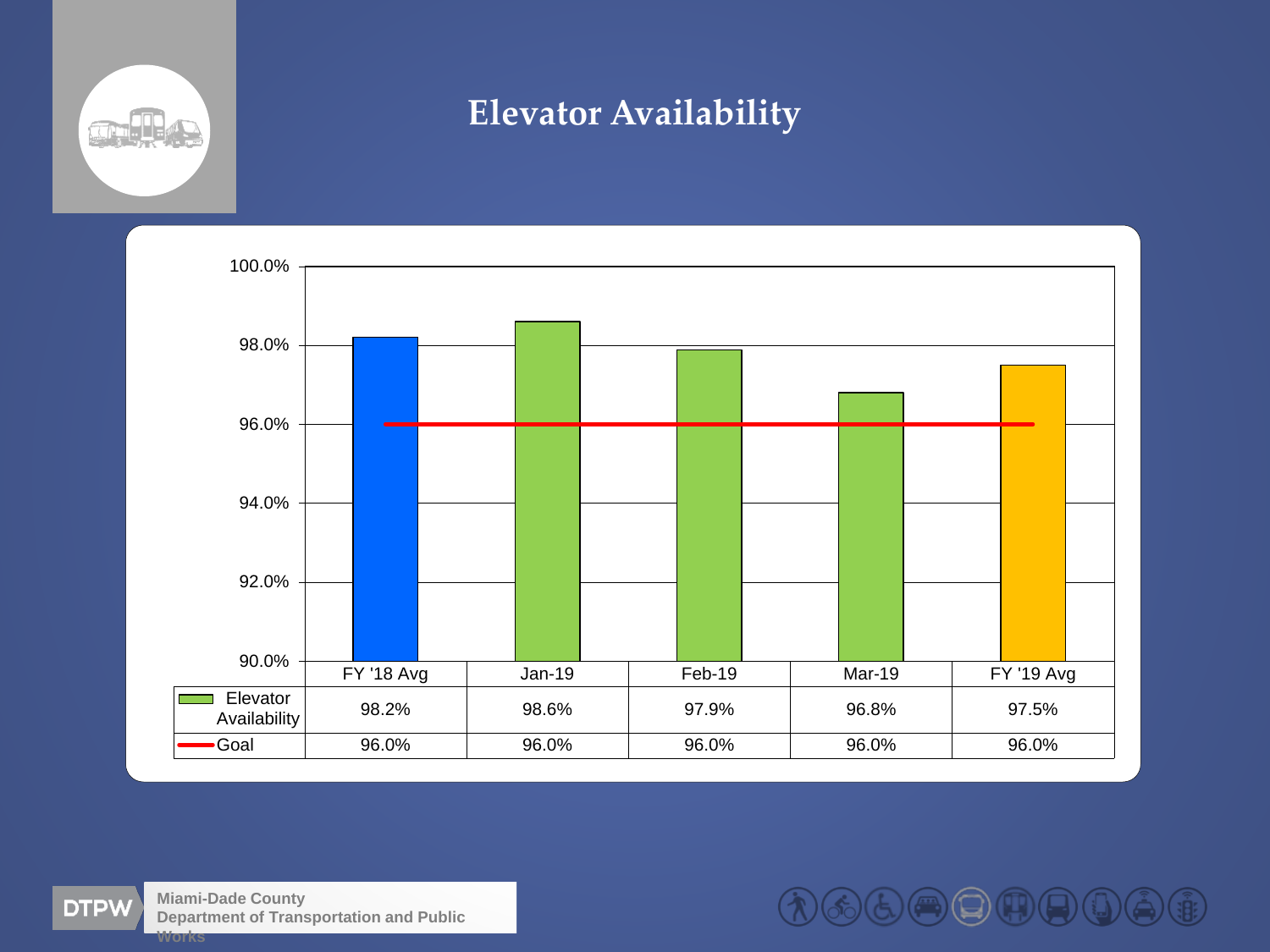

#### **Escalator Availability**



**Miami-Dade County Department of Transportation and Public Works**

①④⑤⑤⑤①①①⑥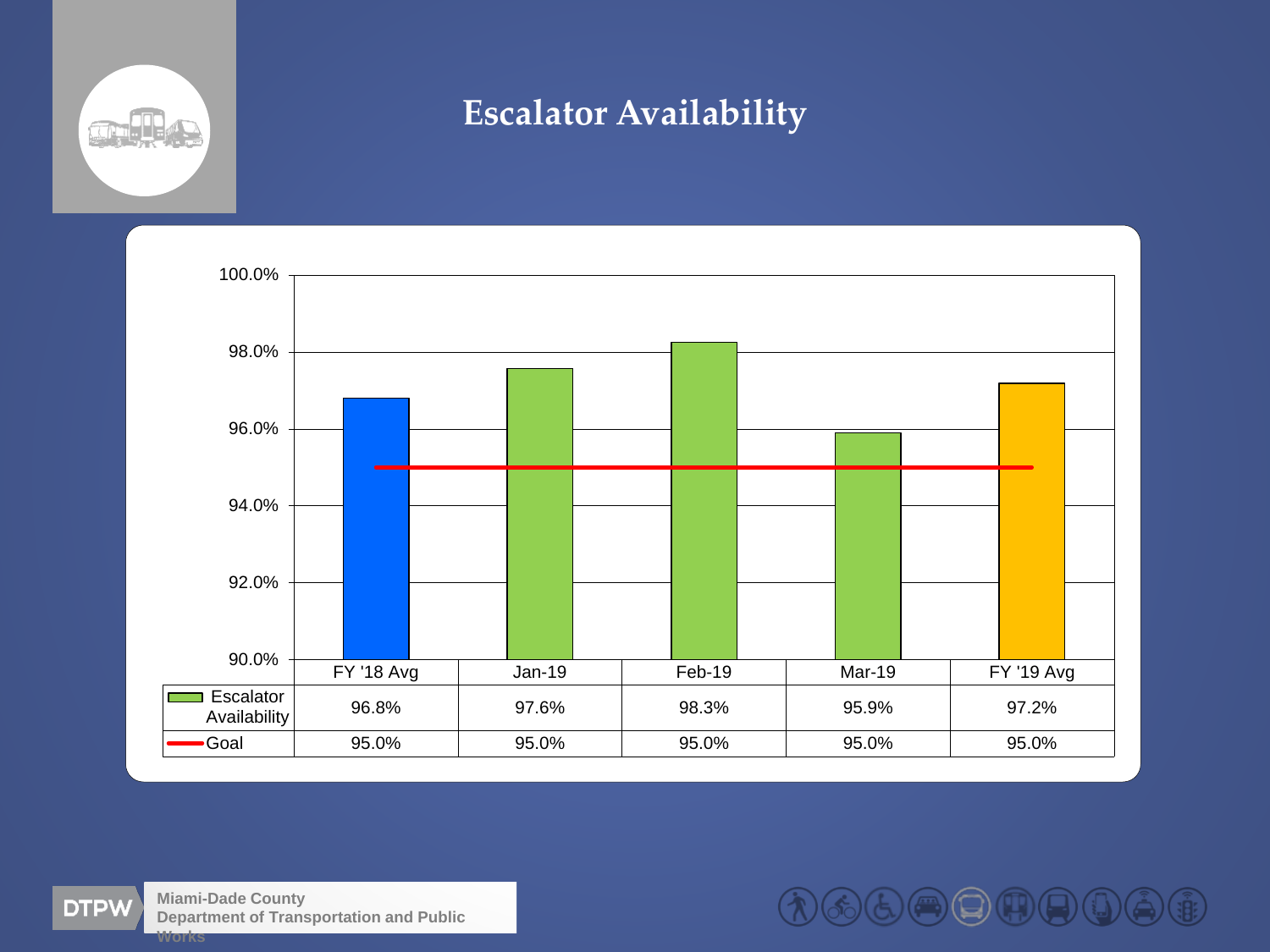

# **Metrobus Part 1 Crimes per 100k Passengers**



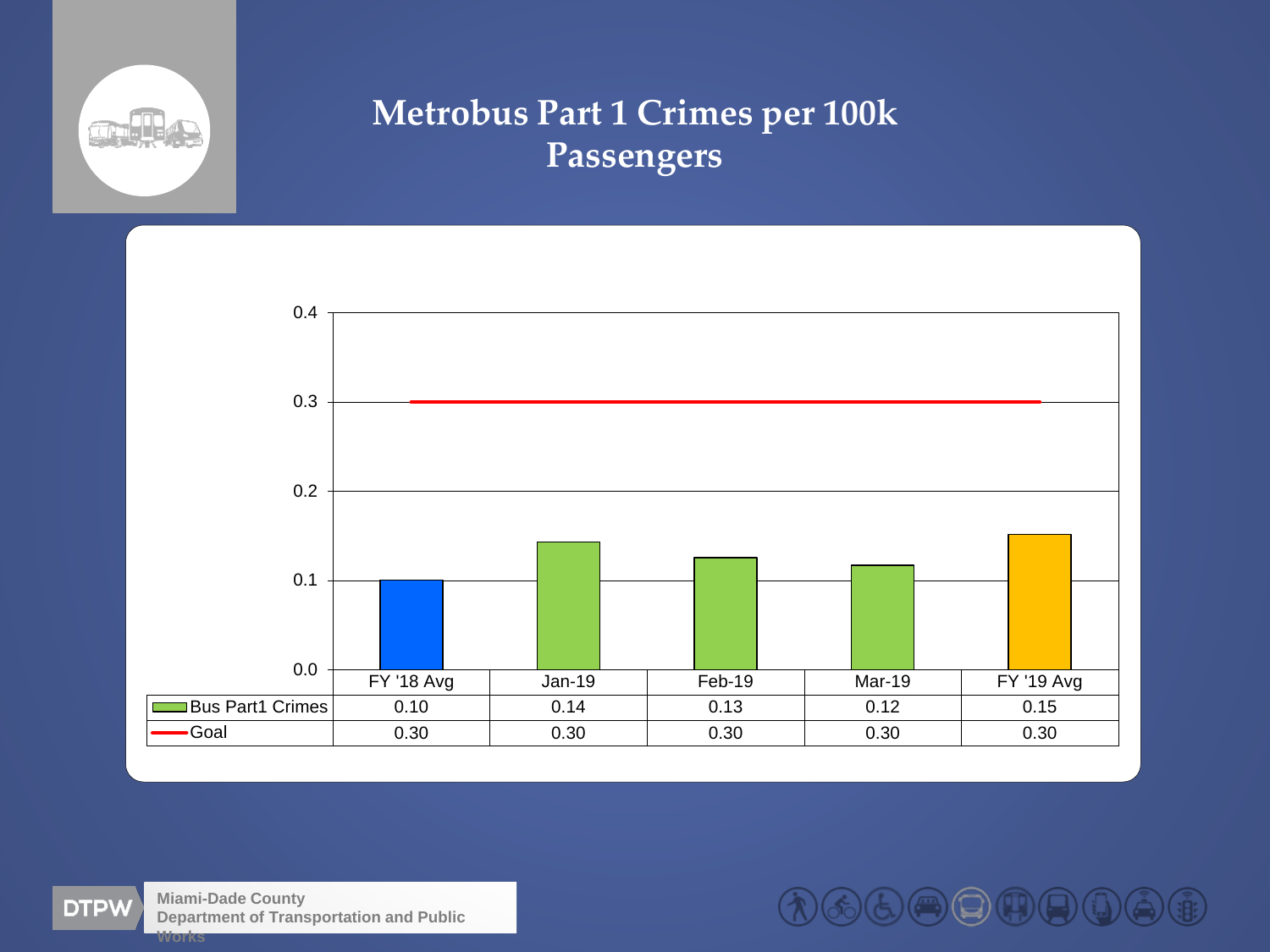

# **Metrorail Part 1 Crimes per 100k Passengers**



**Miami-Dade County Department of Transportation and Public Works**

わんもう日中日の